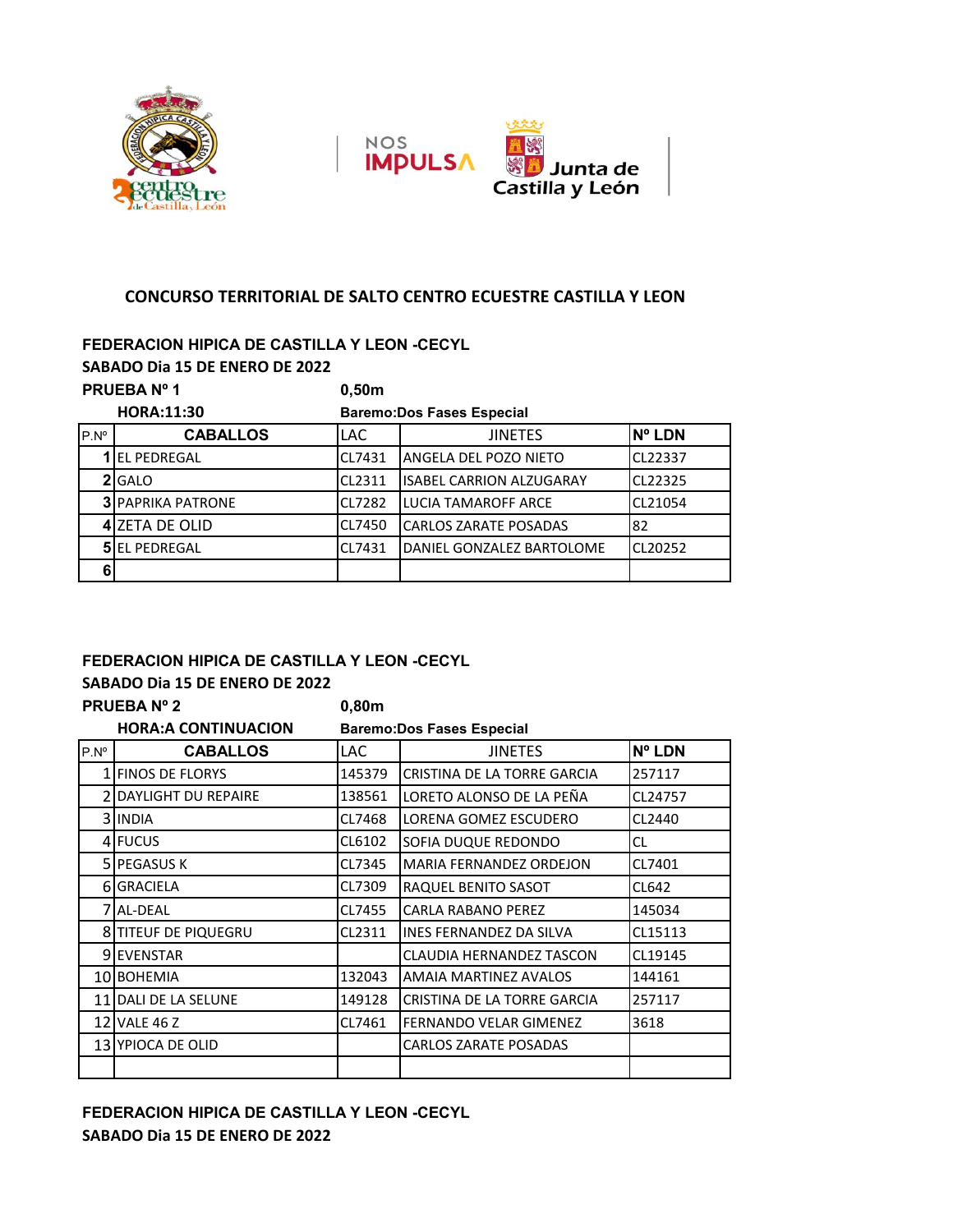|                | <b>PRUEBANº3</b>           | 1 M    |                                  |         |
|----------------|----------------------------|--------|----------------------------------|---------|
|                | <b>HORA:A CONTINUACION</b> |        | <b>Baremo:Dos Fases Especial</b> |         |
| P.Nº           | <b>CABALLOS</b>            | LAC    | <b>JINETES</b>                   | Nº LDN  |
| $\mathbf{1}$   | RABEL DE QUIJAS            |        | <b>ENRIQUE CAMIRUAGA RUEDA</b>   | 1300    |
| $\overline{2}$ | YOYO RG                    | CL6756 | RODRIGO RUBIA GOMEZ              | 12068   |
| 3              | <b>NATAN YC</b>            | CL7370 | CARLOS VILLALVILLA FERNANDEZ     | 1263    |
| 4              | ZELECTRA BARELIERE Z       | CL6801 | ANA GARCIA DE PABLO              | CL2308  |
| 5              | ETOULON DE LAS LLAMOSAS    |        | <b>VICTOR GOMEZ</b>              |         |
| 6              | <b>CHIMENE DE BLONDE</b>   | CL7456 | CLAUDIA SANZ AYUSO               | CL21585 |
| $\overline{7}$ | <b>TRUHAN</b>              |        | LORENA CASADO DE MATA            | CL17937 |
| 8              | <b>ROCK</b>                | CL7212 | <b>ALBA MANSO HERRERO</b>        | CL15400 |
| 9              | SOLIA DE QUIJAS            | 149747 | LUCIA BLANCO RUIZ                | 68654   |
| 10             | <b>FUCUS</b>               | CL6102 | SOFIA HERRAIZ MARTINEZ           | CL19493 |
| 11             | <b>INDIA</b>               | CL7468 | SARA DUQUE REDONDO               | CL10836 |
| 12             | <b>ELVIRA</b>              | CL3262 | RAQUEL BENITO SASOT              | cl642   |
| 13             | <b>CHACLAIRE</b>           | CL7469 | ENRIQUE CAMIRUAGA RUEDA          | 1300    |
| 14             | <b>DEVIL COCO</b>          | 143459 | PABLO GARCIA-GALLARDO            | 411     |
| 15             | <b>DULCE</b>               | CL4848 | SAMUEL BAHILLO MERINO            | CL16794 |
| 16             | ULISES DE RIAZA            | CL5585 | <b>MACARENA CUBILLO FRAILE</b>   | CL13890 |
| 17             | GORO                       | CL7451 | PAULA TEJEDOR RODRIGUEZ          | CL9785  |
| 18             | <b>ELENDIL DE GEEN</b>     | 133795 | FCO OLIVER QUINZANO              | CL5706  |
| 19             | <b>VEGAYC</b>              | CL7324 | RUBEN DE DIEGO SANZ              | CL16206 |
| 20             | LYDANIA KV                 | 149577 | IRIA COBOS CAO                   | 190215  |
| 21             | <b>BOTANA</b>              | 147459 | <b>VASILENA BOTEVA</b>           | 223338  |
| 22             | <b>LUCIFER MZ</b>          | 149578 | <b>MARIA GOMILA SOTO</b>         | 67955   |
| 23             | <b>HILO IV</b>             | CL4373 | NICOLAS USEROS MARTIN            | CL16734 |
| 24             | AMELIE                     | CL7401 | <b>LUIS VENTAS</b>               |         |
| 25             | <b>QUADINA</b>             | CL7448 | <b>ENRIQUE GARCIA GALLARDO</b>   | 2291    |
| 26             | SAJA DE QUIJAS             |        | ENRIQUE CAMIRUAGA RUEDA          | 1300    |
|                |                            |        |                                  |         |
|                |                            |        |                                  |         |

#### **FEDERACION HIPICA DE CASTILLA Y LEON -CECYL**

#### **FEDERACION HIPICA DE CASTILLA Y LEON -CECYL**

**SABADO Dia 15 DE ENERO DE 2022 1,10M**

**PRUEBA Nº 4 Baremo:Dos Fases Especial**

#### **HORA:A CONTINUACION**

| $P.N^{\circ}$ | <b>CABALLOS</b>                | LAC.   | <b>JINETES</b>                 | <b>N° LDN</b>  |
|---------------|--------------------------------|--------|--------------------------------|----------------|
|               | <b>CALYS DE BLONDEL</b>        |        | <b>CARLOS ZARATE POSADAS</b>   |                |
|               | 2 SYLVIA                       | 148760 | <b>ENRIQUE CAMIRUAGA RUEDA</b> | 1300           |
|               | 3 BRAVE DE SOLER               | 109350 | <b>VIRGINIA CASTRO SANZ</b>    | 60871          |
|               | 4 CONNERY DE OLID              | 134921 | <b>GADEA DIEZ RENEDO</b>       | 249360         |
|               | 5 MONTANA                      |        | <b>TAMARA DEL RIO</b>          |                |
|               | 6 REIKA                        | CL5167 | NURIA SALDAÑA DEL VIGO         | CL14997        |
|               | 7 RAPUNZEL                     | 145706 | LUCIA BLANCO RUIZ              | 68654          |
|               | <b>8ICACHAREL DE RIVERLAND</b> | 117465 | LORETO ALONSO DE LA PEÑA       | <b>CL24757</b> |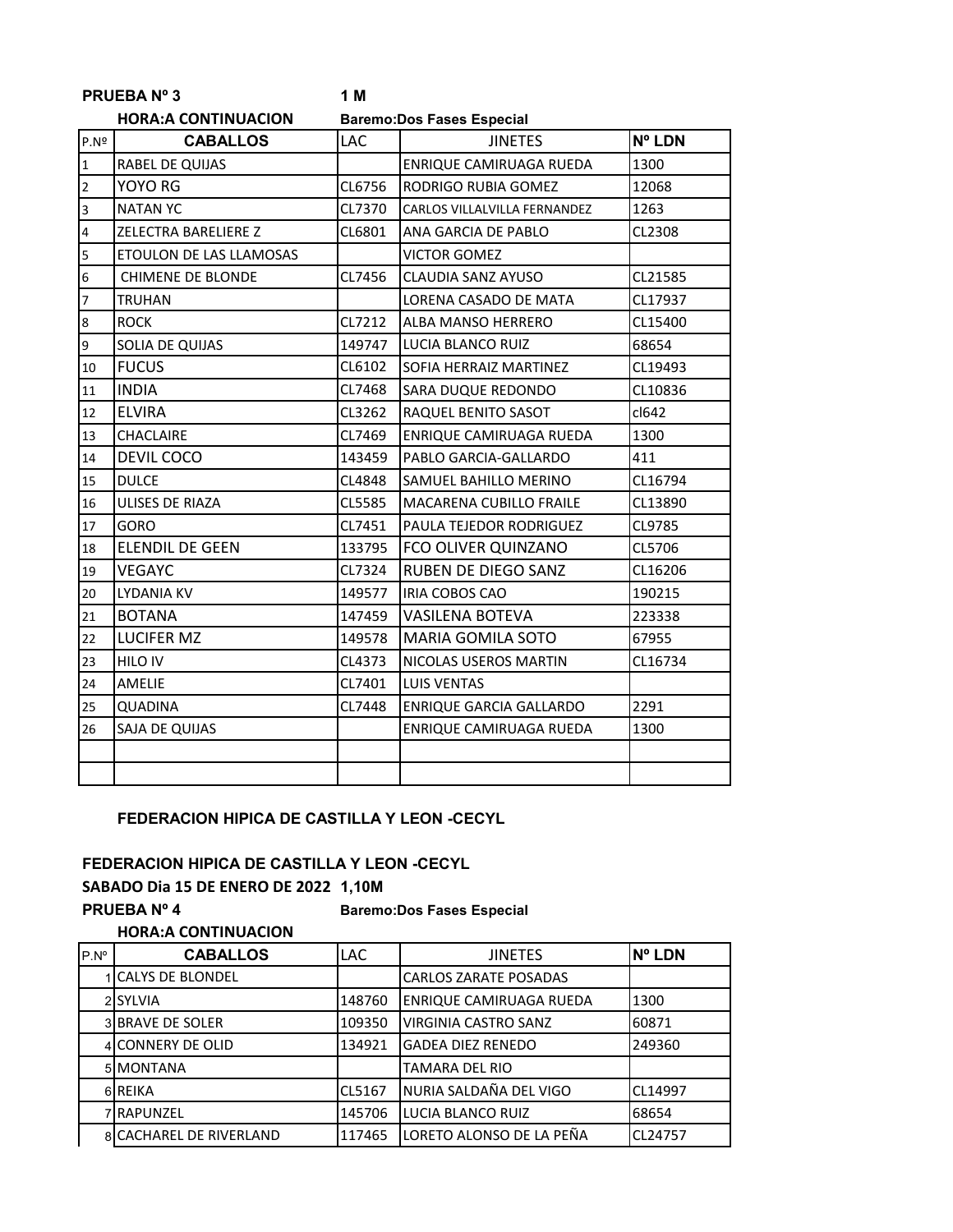| 9 GANGSTER MONTGOTHIER       | 142192 | PABLO GARCIA-GALLARDO        | 411    |
|------------------------------|--------|------------------------------|--------|
| 10 CYBELLE DE LA LANDE       | 127378 | JIMENA BRAVO SEGOVIA         | 88666  |
| 11 JAKARTA DE TORRES         | 144204 | CLAUDIA DIAZ AVERTURO        | 142422 |
| 12 PRETTY WOMEN              | CL6127 | TERESA VILORIA GUTIERREZ     | CL9623 |
| 13 IMOLA DEL MASET           | CL7090 | JOSE MARIA VILORIA HERNANDO  | CL23   |
| 14 LINDA DC                  |        | <b>CARLOS ZARATE POSADAS</b> | 82     |
| <b>15 EL PUNKTO</b>          |        | ENRIQUE CAMIRUAGA RUEDA      | 1300   |
| 16LE GRAND ST                | CL5640 | JORGE DE SANTOS DE PABLO     | 260377 |
| 17 JORDANIA                  | CL5196 | ANGELA QUINZANO GOMEZ        | CL9750 |
| 18 GIRALDA CONNOR            | 144167 | AMAIA MARTINEZ AVALOS        | 144161 |
| 19 VIVALDI                   | 134090 | <b>IRIA COBOS CAO</b>        | 190215 |
| 20 QRAZY JW VAN DE MOERHOEVE | 145200 | ENRIQUE GARCIA GALLARDO      | 2291   |
| 21 SURTLE BOWL               | 139120 | KONSTANTIN GEORGIEV          | 3731   |
| 22 COVA EG                   | 138683 | JARA SANCHEZ RODRIGUEZ       | 115988 |
| 23 ORDOÑO                    | CL4932 | CARLOS VILLALVILLA FERNANDEZ | 1263   |
| 24 DATTAR DE RIAZA           | 117340 | <b>ELSA IGLESIAS COLLAR</b>  | CL2545 |
| 25 IDEFIX VAN'THOF TE RUYTE  | 149603 | NICOLAS SUAREZ TORO          | 207055 |
| 26 YUCATAN                   |        | ALEJANDRO VALLADOLID         |        |
| 27 ALBA DE SOLER             | CL4732 | <b>CARLOS ZARATE POSADAS</b> | 82     |
| 28 AMULETO                   | 145708 | ENRIQUE CAMIRUAGA RUEDA      | 1300   |
|                              |        |                              |        |

#### **FEDERACION HIPICA DE CASTILLA Y LEON -CECYL**

# **SABADO Dia 15 DE ENERO DE 2022**

**PRUEBA Nº 5 1,20 M**

|                          | <b>HORA:A CONTINUACION</b>  |            | <b>Baremo:Dos Fases Especial</b> |        |
|--------------------------|-----------------------------|------------|----------------------------------|--------|
| P.Nº                     | <b>CABALLOS</b>             | <b>LAC</b> | <b>JINETES</b>                   | Nº LDN |
| $\mathbf{1}$             | QWERTY DE LA LINIERE        |            | 144223 ENRIQUE GARCIA GALLARDO   | 2291   |
| $\overline{\mathcal{L}}$ | <b>QUEKA DE OLID</b>        | CL5128     | <b>MARIA GONZALEZ HERRERO</b>    | 37893  |
|                          | 3 CRUSO J                   | 127402     | PABLO GARCIA-GALLARDO            | 411    |
|                          | 4 ZORRILLA                  | CL3248     | <b>MARIA FERNANDEZ ORDEJON</b>   | CL7402 |
|                          | 5 RISCO DE OLID             |            | <b>VICTOR GOMEZ</b>              |        |
|                          | 6 AL CENTAGUA               | cl4498     | <b>JESUS MIGUEL HERNANDO</b>     | CL6323 |
|                          | 7 INTAC DEL MASET           | CL7070     | <b>BORJA GARCIA-GALLARDO</b>     | CL3702 |
|                          | 8 MESSENTISO PS             | 144638     | <b>ALBERTO RODRIGUEZ LOPEZ</b>   | 63814  |
|                          | 9 CANT STOP DE BOZ          |            | 141266 ENRIQUE GARCIA GALLARDO   | 2291   |
|                          | 10 UPPERCUT DE OLID         | CL7050     | <b>CARLOS ZARATE POSADAS</b>     |        |
|                          | 11 OSIRIS DE VILLAFRANCA    | 89208      | MANUEL RODRIGUEZ LOPEZ           | 148483 |
|                          | 12 NALON DE SAUCO           |            | <b>CARLOS FANJUL</b>             |        |
|                          | 13 HERMES DE DIAMANTS       | CL5883     | PABLO MANSO                      | CL429  |
|                          | 14 QUIZAS DE QUIJAS         |            | <b>FERNANDO VELAR GIMENEZ</b>    | 3618   |
|                          | 15 TARIK DE SALINAS         |            | SANTIAGO GONZALEZ LOPEZ          |        |
|                          | 16 UAPA                     | CL6492     | <b>MARIA GONZALEZ HERRERO</b>    | 37893  |
|                          | 17 SABAL DE OLID            | 120832     | PABLO GARCIA-GALLARDO            | 411    |
|                          | 18 NELSON EASY              | CL5049     | <b>MARIA FERNANDEZ ORDEJON</b>   | CL7403 |
|                          | 19 EL PUNTO VANT AMELDONK Z |            | 144224 ENRIQUE GARCIA GALLARDO   | 2291   |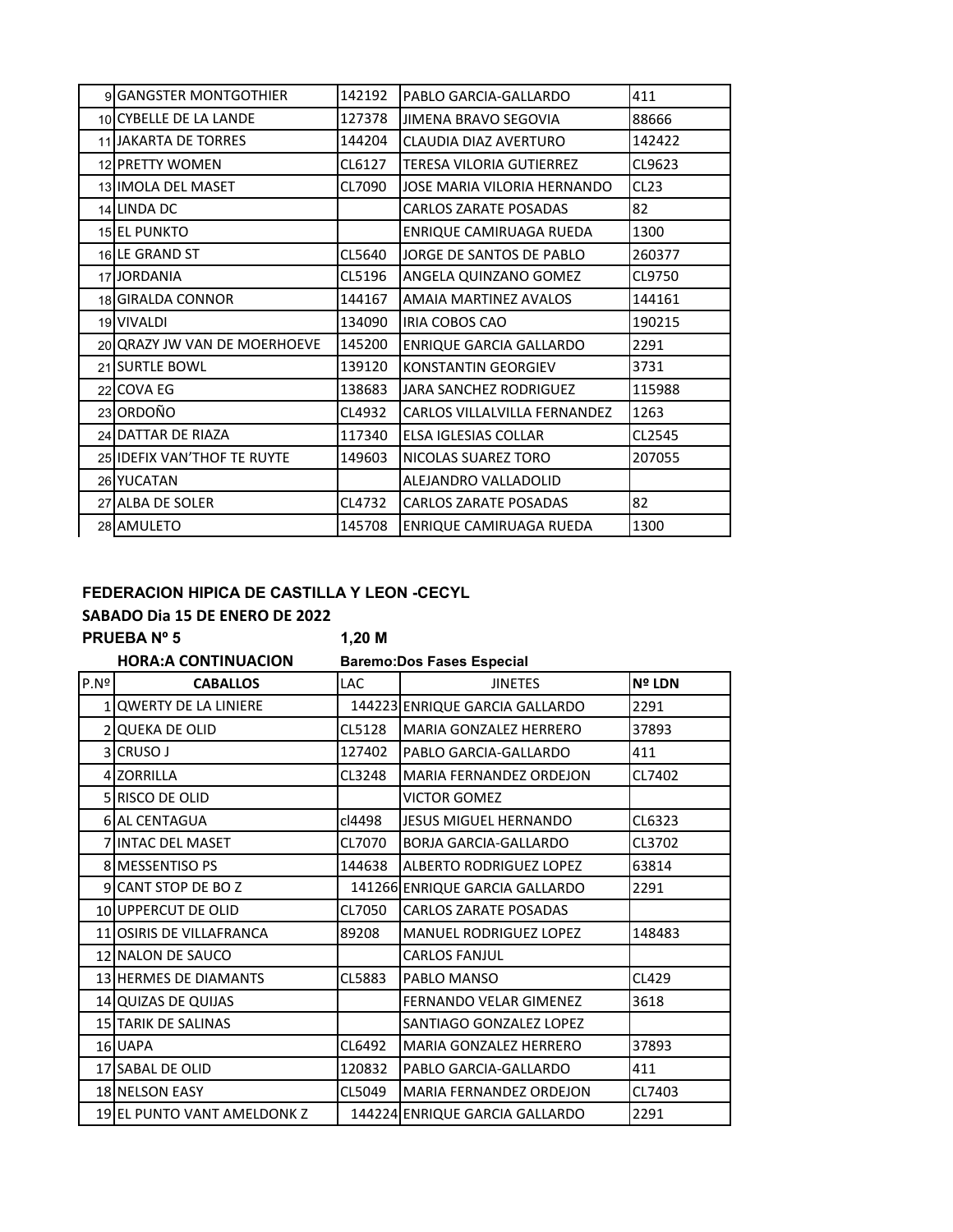# **FEDERACION HIPICA DE CASTILLA Y LEON -CECYL**

**SABADO Dia 15 DE ENERO DE 2022**

| PRUEBA Nº 6 |                             | 1,30M        |                                |               |  |  |
|-------------|-----------------------------|--------------|--------------------------------|---------------|--|--|
|             | <b>HORA:A CONTINUACION</b>  | Baremo:A.c.c |                                |               |  |  |
|             | <b>CABALLOS</b>             | LAC.         | <b>JINETES</b>                 | <b>N° LDN</b> |  |  |
|             | <b>1 ASHAANE VILLA ROSE</b> | 134527       | <b>CARLOS FANJUL</b>           |               |  |  |
|             | 2 ISEVERNAYA                | 132255       | ENRIQUE CAMIRUAGA RUEDA        |               |  |  |
|             | <b>3ICANAU DE CHALINA</b>   | CL5985       | PABLO GARCIA-GALLARDO          | 1300          |  |  |
| 4           | <b>TABORA DE OLID</b>       |              | 135447 MARIA GONZALEZ HERRERO  | 411           |  |  |
|             | <b>5 FIDJI BELADEVA</b>     |              | <b>ENRIQUE GARCIA GALLARDO</b> | 37893         |  |  |
|             | <b>6 OPERA DE SAUCO</b>     | 86746        | <b>CARLOS FANJUL</b>           | 2291          |  |  |
|             | 7 JAL-NIKATAN               | 142995       | <b>CARLA RABANO PEREZ</b>      |               |  |  |
|             | 8 JAPPELOUP                 | 127403       | ENRIQUE CAMIRUAGA RUEDA        | 145034        |  |  |
|             | 10 CORTIS DE NYZE Z         |              | PABLO GARCIA-GALLARDO          | 1300          |  |  |
|             | 11 MISS CHELO               |              | <b>CARLOS FANJUL</b>           | 411           |  |  |